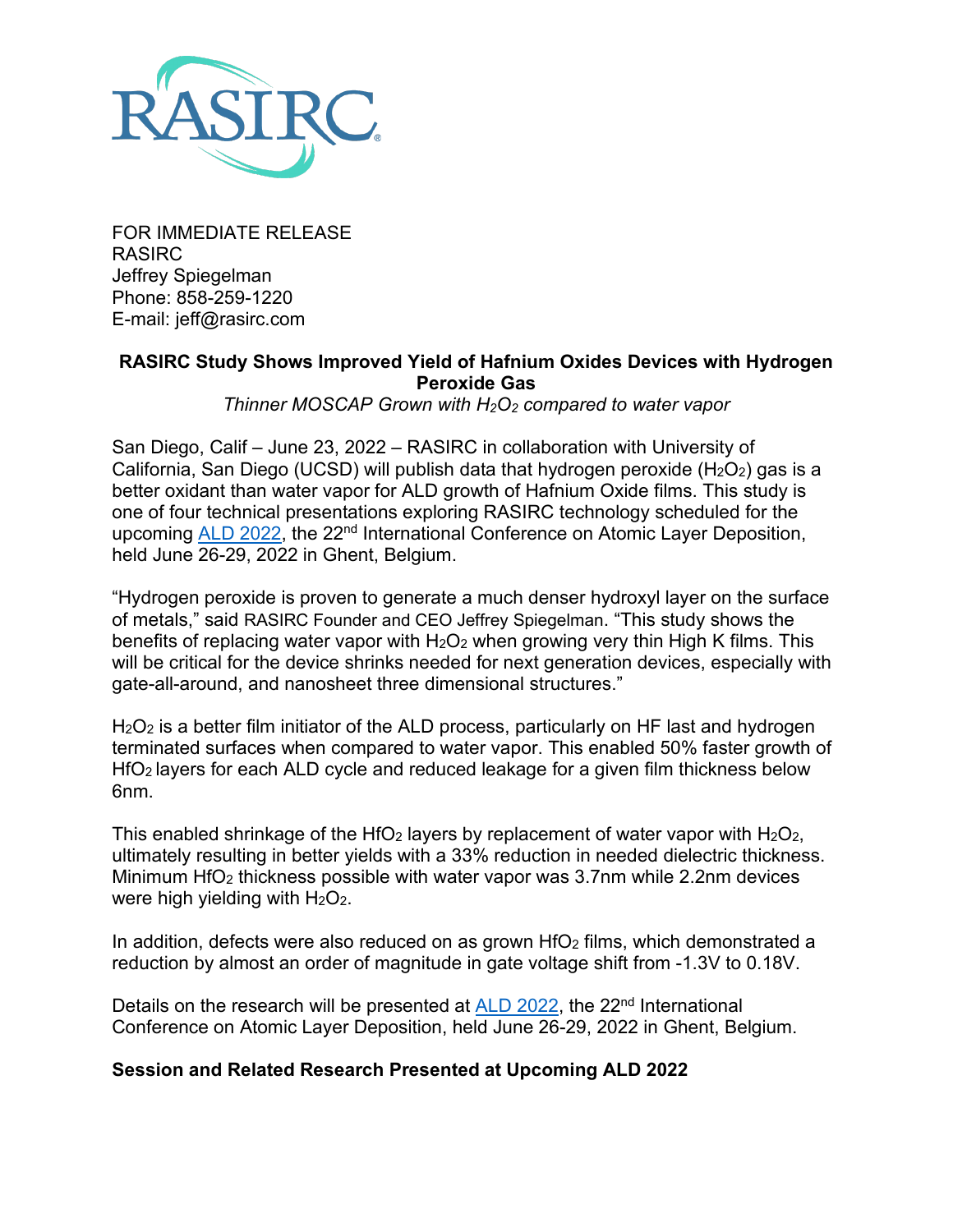

**AF-MoP-18 Higher Effective Dielectric Constant of Hafnium Oxide When Grown with Hydrogen Peroxide Compared to Water Vapor** *Jeffrey Spiegelman, RASIRC, USA; H. Kashyap, A. Kummel, University of California at San Diego, USA (*Monday June 27, 2022 @ 5:45pm in Room Arteveldeforum & Pedro de Gante)

**AS-TuP-4 In-situ Surface Cleaning and Area Selective Deposition of SiOxNy film on Cu patterns using Anhydrous N2H4** *Su Min Hwang, J. Kim, D. Le, Y. Jung, K. Tan, J. Veyan, University of Texas at Dallas, USA; D. Alvarez, J. Spiegelman, RASIRC, USA; J. Kim, University of Texas at Dallas, USA* (Tuesday June 28, 2022 @ 5:45pm in Room Arteveldeforum & Pedro de Gante)

**AA1-WeA-4 Scaling Down to sub-5 nm Ferroelectric Hf0.5Zr0.5O2 Thin Films with Anhydrous H2O2 ALD Oxidant** *Yong Chan Jung, J. Kim, H. Hernandez-Arriaga, D. Le, S. Hwang, University of Texas at Dallas, USA; D. Alvarez, J. Spiegelman, RASIRC, USA; T. Onaya, National Institute of Advanced Industrial Science and Technology (AIST), Japan; C. Nam, Y. Zhang, Brookhaven National Laboratory, USA; S. Kim, Kangwon National University, Korea (Republic of); J. Kim, University of Texas at Dallas, USA* (Wednesday June 29, 2022 at 2:15pm in Room Van Rysselberghe)

## **AA1-WeA-8 In-situ Half-Cycle Study of High Purity H2O2-based HfO2 Atomic**

**Layer Deposition for Hf based Ferroelectric Devices Applications** *Jinhyun Kim, Y. Jung, S. Hwang, D. Le, H. Hernandez-Arriaga, K. Tan, University of Texas at Dallas, USA; D. Alvarez, J. Spiegelman, RASIRC, USA; S. Kim, Kangwon University, USA; J. Kim, University of Texas at Dallas, USA* (Wednesday June 29, 2022 @ 3:15pm in Room Van Rysselberghe)

#### **About RASIRC**

RASIRC transforms liquids into dynamic gases that power process innovation in semiconductor and adjacent markets. By commercializing molecules for lower temperature processes, RASIRC patented technology enables the manufacture of atomic-scale oxides, nitrides, and metals. Innovative products such as BRUTE Peroxide, BRUTE Hydrazine, the Peroxidizer®, and Rainmaker® Humidification Systems are being used to develop solutions for 5G, AI, IOT, and advanced automation.

What makes RASIRC a unique industry leader is our technical expertise and commitment to solving complex industry challenges for our customers. Our team of industry experts has a proven track record of being first to market by efficiently delivering state of the art technology that reduces cost, improves quality, and dramatically improves safety. With our customers at the forefront of all we do, we